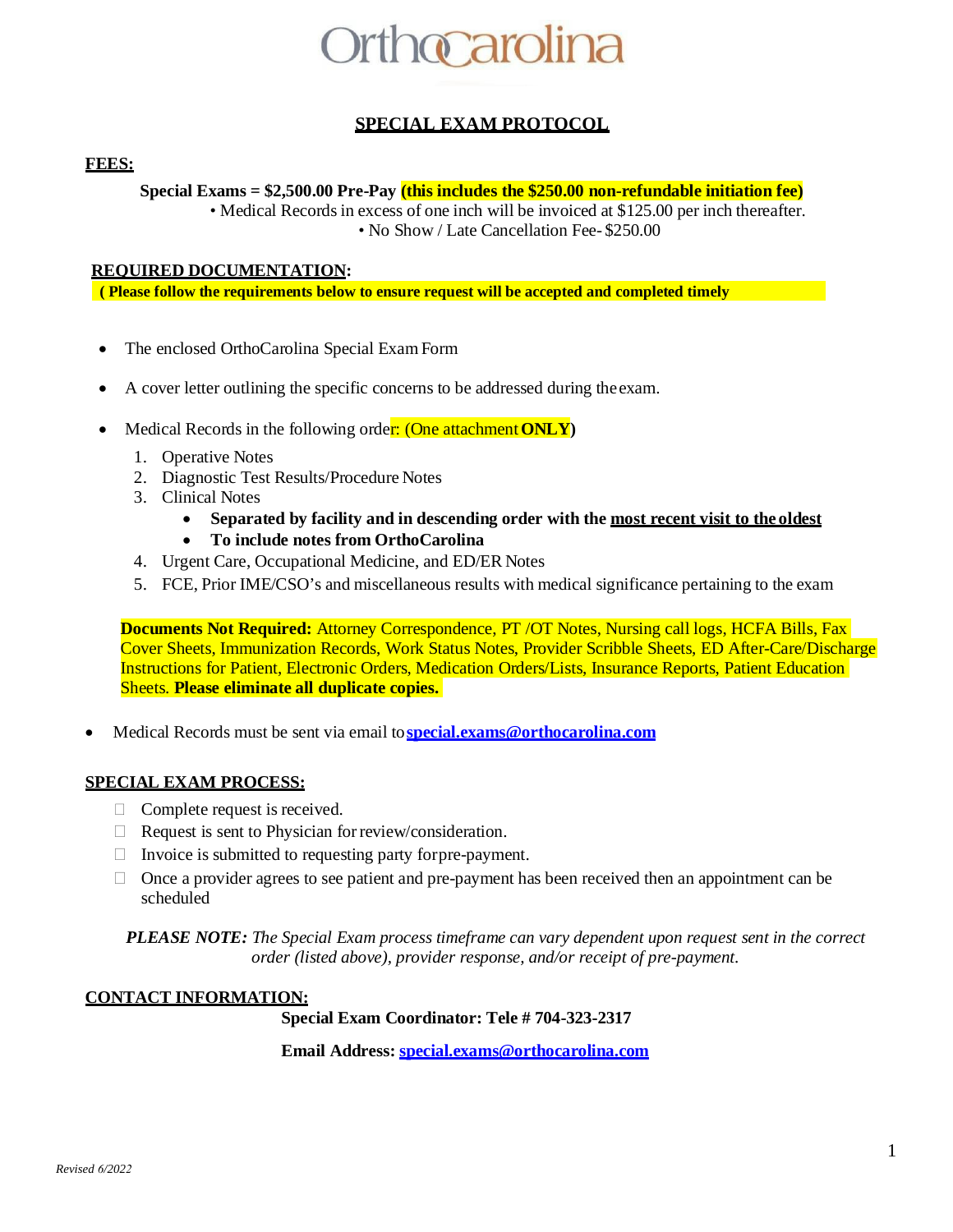# Orthocarolina

|                                                                                                                                                                                                              | <b>WORKERS' COMPENSATION SPECIAL EXAM INFORMATION FORM</b> |  |  |
|--------------------------------------------------------------------------------------------------------------------------------------------------------------------------------------------------------------|------------------------------------------------------------|--|--|
| IME: This is an Independent Medical Evaluation                                                                                                                                                               |                                                            |  |  |
| CSO: This is a Comprehensive Second Opinion<br>On the above, there will be no diagnostic tests performed unless the MD requires them to complete his/her evaluation.<br>These are one-time evaluations only. |                                                            |  |  |
| CSO WITH TRANSFER OF CARE (The requesting party authorizes total and complete transfer of care.)                                                                                                             |                                                            |  |  |
| All evaluations consist of review of all medical records, x-rays, and any other diagnostic studies.                                                                                                          |                                                            |  |  |
| PATIENT INFORMATION:                                                                                                                                                                                         |                                                            |  |  |
|                                                                                                                                                                                                              |                                                            |  |  |
|                                                                                                                                                                                                              |                                                            |  |  |
|                                                                                                                                                                                                              |                                                            |  |  |
| <b>EMPLOYER INFORMATION:</b>                                                                                                                                                                                 |                                                            |  |  |
| NAME: PHONE: PHONE:                                                                                                                                                                                          |                                                            |  |  |
|                                                                                                                                                                                                              |                                                            |  |  |
| Occupation:                                                                                                                                                                                                  |                                                            |  |  |
| <b>BILLING INFORMATION:</b>                                                                                                                                                                                  |                                                            |  |  |
|                                                                                                                                                                                                              |                                                            |  |  |
|                                                                                                                                                                                                              |                                                            |  |  |
|                                                                                                                                                                                                              |                                                            |  |  |
|                                                                                                                                                                                                              |                                                            |  |  |
|                                                                                                                                                                                                              |                                                            |  |  |
|                                                                                                                                                                                                              |                                                            |  |  |
|                                                                                                                                                                                                              |                                                            |  |  |
|                                                                                                                                                                                                              |                                                            |  |  |
|                                                                                                                                                                                                              |                                                            |  |  |
| DATE: SPECIFY REQUESTEDPROVIDER:                                                                                                                                                                             |                                                            |  |  |

| By signing this Form below, you are providing approval for OrthoCarolina to conduct the following services: (EXCEPTION: IME/CSO) |                                                                                        |  |  |  |
|----------------------------------------------------------------------------------------------------------------------------------|----------------------------------------------------------------------------------------|--|--|--|
| <b>Consultation</b>                                                                                                              | <b>Hand Surgeon Request:</b>                                                           |  |  |  |
| <b>Treatment</b>                                                                                                                 | Occupational Therapy, Physical Therapy, and DME provided at OrthoCarolina.             |  |  |  |
| Labs                                                                                                                             |                                                                                        |  |  |  |
| X-ray                                                                                                                            | ** If utilizing an outside facility, please provide the Hand Therapist's name for O.C. |  |  |  |
| <b>CT Scans-</b> (Hand Center / Foot and Ankle Center) SAME DAY CT                                                               | Hand Surgeon agreement                                                                 |  |  |  |
| SCANS                                                                                                                            |                                                                                        |  |  |  |

| SIGN HERE<br><b>Authorizing Party:</b>                                                                    |      | Date:                |  |
|-----------------------------------------------------------------------------------------------------------|------|----------------------|--|
| <b>ORTHOCAROLINA USE ONLY</b>                                                                             |      |                      |  |
| DATE RECEIVED:                                                                                            | MRN: | PHYSICIAN REQUESTED: |  |
| APPT DATE/LOCATION:                                                                                       |      |                      |  |
| <b>OrthoCarolina - Workers' Compensation Department</b><br>Email Address: special.exams@orthocarolina.com |      |                      |  |
|                                                                                                           |      |                      |  |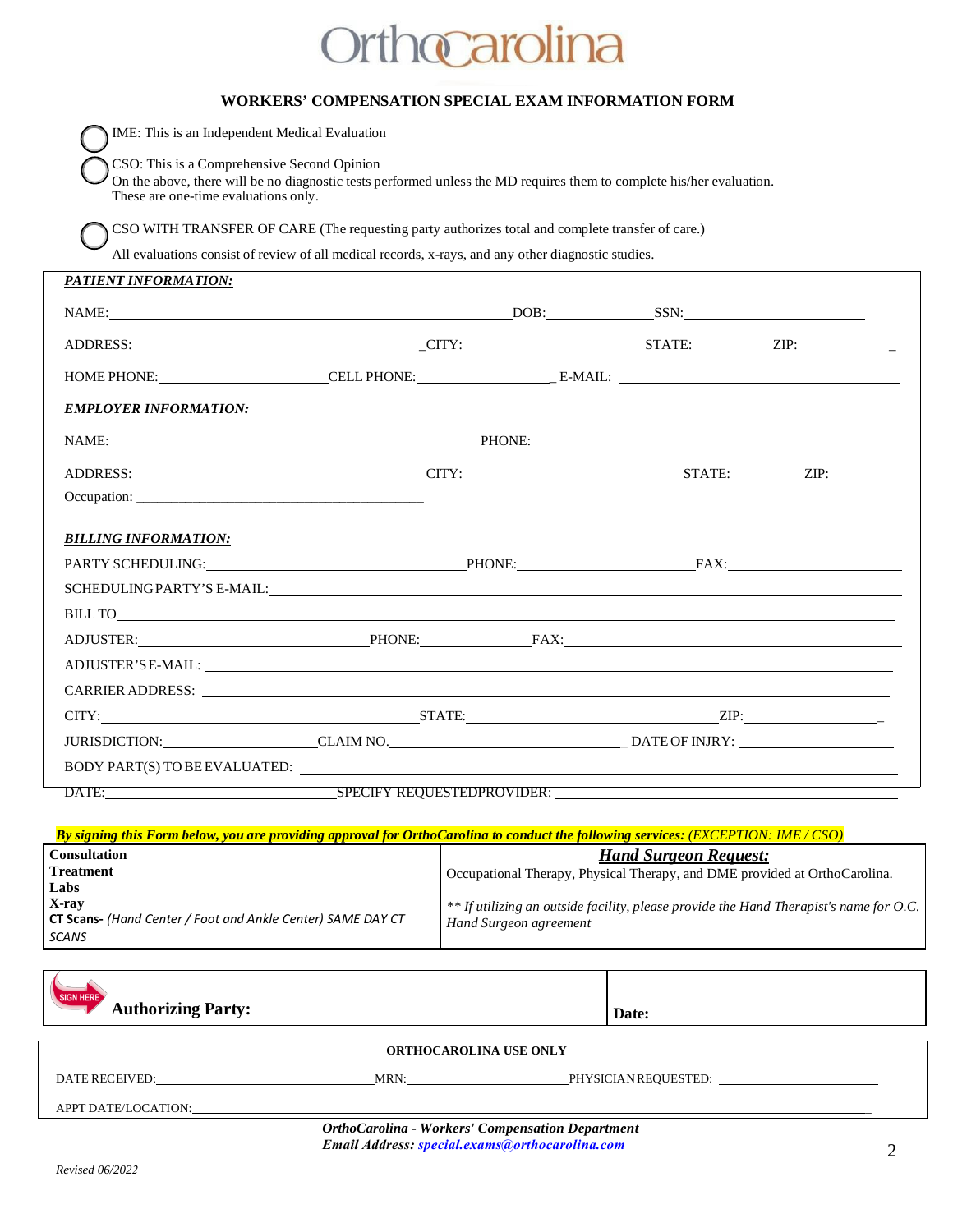# **Orthocarolina**

### **OUT-OF-STATE WORKERS' COMPENSATION LETTER OF AGREEMENT**

# **PLEASE READ CAREFULLY AND SIGN THE APPROPRIATE SECTIONS**

# **The requesting party agrees to pay North Carolina's Industrial Commission (NCIC) Fee Schedule for all billed charges net 60 days and accept the NC Industrial Commission (NCIC) Rating Guidelines.**

| <b>Patient Name:</b>                                | Date of Birth:           |
|-----------------------------------------------------|--------------------------|
| <b>Injured Body Part:</b>                           | Date of Injury:          |
| WC Claim #:                                         | Jurisdiction:            |
| Employer:                                           | <b>Employer Phone #:</b> |
| <b>Address:</b>                                     | Occupation:              |
| Case Manager Name: please circle (Telephonic/Field) | Phone#:                  |
| <b>Email Address:</b>                               | Fax $#$ :                |
| <b>WC Insurance Carrier:</b>                        | Phone#:                  |
| <b>Adjuster Name:</b>                               | Fax $#$ :                |
| <b>Email Address:</b>                               |                          |

#### **By signing: The Insurance Carrier/ Adjuster are in agreement to the North Carolina's Industrial Commission (NCIC) Fee Schedule for all billed charges net 60 days / NCIC rating guidelines.**

#### **Carriers Signature:**

|  | . |
|--|---|

*OrthoCarolina - Workers' Compensation Department Email:* **[special.exams@orthocarolina.com](mailto:special.exams@orthocarolina.com)**